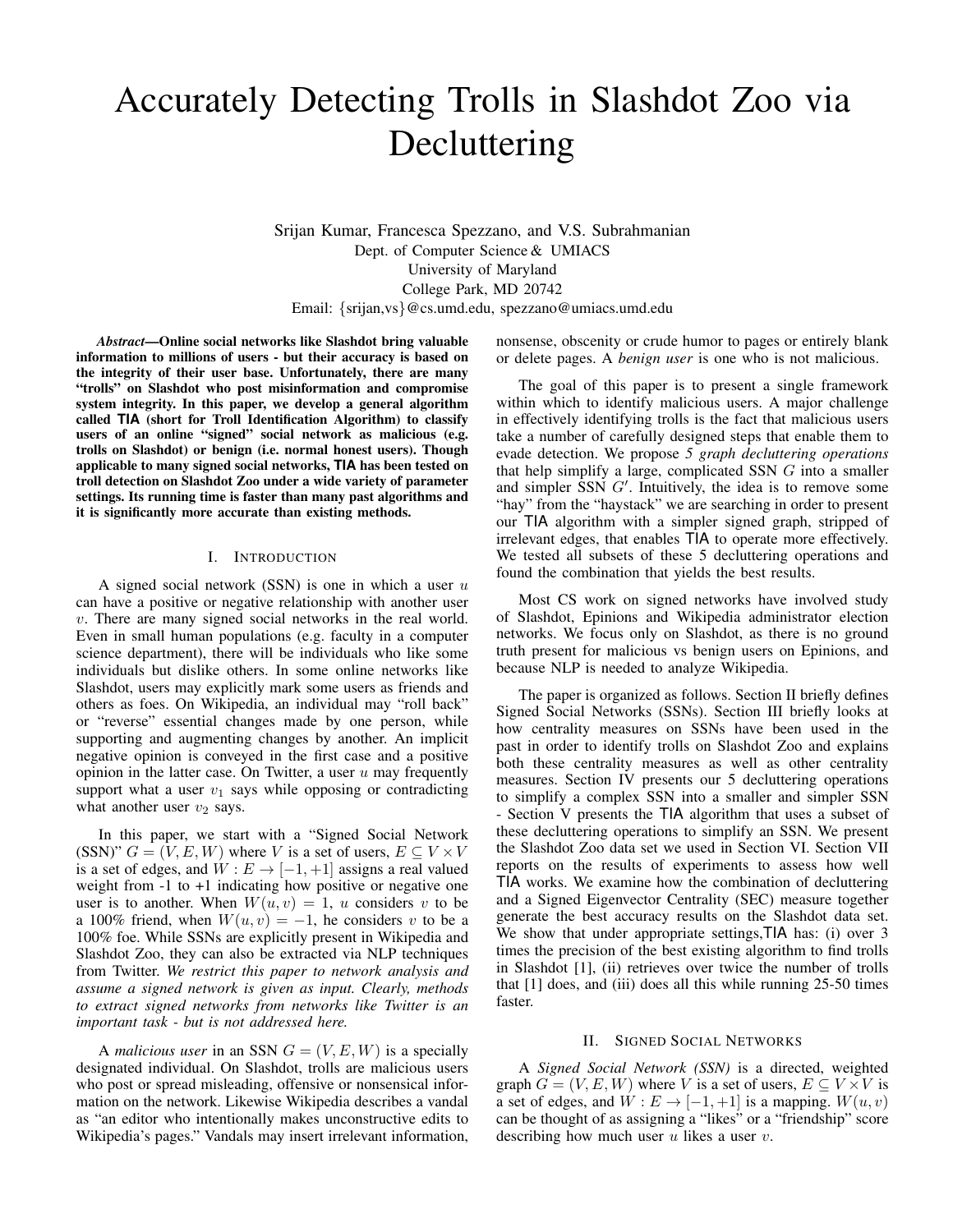

Fig. 1: (Left) Example of signed social network. Filled nodes are trolls, nonfilled nodes are benign users. Solid (resp. dashed) edges mean positive (resp. negative) endorsements. Edges labels are the attack models used by trolls. (Right) resulting SSN after decluttering operations (a) and (d) using SEC.

**Slashdot:** On Slashdot, a user u can explicitly mark a user v as a foe (i.e.  $W(u, v) = -1$ ) or as a friend (i.e.  $W(u, v) = +1$ ).

**Wikipedia:** On Wikipedia, we can define  $W(u, v)$  using NLP in many ways. One way is to set

$$
W_{wi}(u,v) = \frac{supp(u,v) - rev(u,v)}{edits(v)}
$$

where  $edits(v)$  is the set of all edits made by v during some fixed time window,  $supp(u, v)$  is the number of edited documents in  $edits(v)$  that were subsequently edited but not substantively reverted by v, and  $rev(u, v)$  is the number of edits in  $edits(v)$  that were subsequently reversed by u. A more sophisticated way to define  $W(u, v)$  is given in [2].

YouTube: One way to derive an SSN from YouTube is to set:

$$
W_{yt}(u,v) = \frac{thumbs\_up(u,v) - thumbs\_down(u,v)}{|posts(v)|}
$$

where  $posts(v)$  is the set of all videos posted (during some fixed time frame) by  $v$  that were marked positively or negatively by u, thumbs  $up(u, v)$  is the number of videos in  $posts(v)$  marked with a "thumbs up" and "thumbs down" is the number of videos in  $posts(v)$  marked with a thumbs down.

**Twitter/Facebook:** Given an edge  $(u, v)$  denoting that u follows  $v$  on Twitter (or friends  $v$  on FB), we set:

$$
W_{tw}(u, v) = \frac{pos(u, v) - neg(u, v)}{|tweets(v)|}
$$

where  $tweets(v)$  is the set of tweets posted by v during a given time frame,  $pos(u, v)$  is the subset of those tweets that are either retweeted by  $u$  or essentially rephrased by  $u$ afterwards, and  $neg(u, v)$  is the subset of  $tweets(v)$  that are the sets of tweets in  $pos(u, v)$  whose content is contradicted by a subsequent post by  $v$ . Note that NLP techniques that use sentiment analysis [3], [4] can be used to estimate the sets  $pos(u, v)$  and  $neg(u, v)$ .

Stack Overflow: Users of Stack Overflow can mark comments provided by other users as good  $(+1)$  or not good  $(-1)$ .

A SSN can be represented as an adjacency matrix A with values  $A_{uv} = W(u, v) \in [-1, +1]$ . We use H to denote the transition matrix obtained from  $A$  by dividing each non-zero element  $A_{uv}$  by  $\sum_{w} |A_{uw}|$ .

*Example 1:* Figure 1 (left) shows a small toy social network which has two trolls — nodes 2 and 3 in it.  $\Box$ 

# III. RELATED WORK

Signed networks have been studied both in social science ([5]) and computer science ([6], [7]). Much work on reputation systems propagates trustworthiness of users on social networks – but this work has been done on unsigned social networks ([8], [9]). [10] studied the propagation of trust and distrust in social network for the purpose of edge sign prediction. In this section, we will look at the existing centrality measures, the axioms for good centrality measures and attack models.

# *A. Centrality Measures for SSNs*

Given a SSN  $G = (V, E, W)$ , a node centrality measure is a function  $R: V \to \mathbb{R}$  that assigns a score to each user — the higher the score, the more important the user. Various authors have used different centrality measures to identify malicious users (e.g. [1] uses Negative Rank to identify trolls in Slashdot). We now review some of these measures.

**Freaks** The freak score of  $u$  is the number of incoming negative edges [1]. For weighted networks, the *Freak Centrality* of  $u$  is the sum of the weights of incoming negative edges.

$$
freaks(u) = \sum_{v \in V | W(v, u) < 0} W(v, u)
$$

According to this definition, node 3 in Figure 1 has freak centrality 3 because it has 3 incoming negative edges, while nodes 4 and 6 have freak centrality 0 because they have no incoming negative edges.

**Fans Minus Freaks (FMF)** The centrality of  $u$  is the number of positive incoming edges (*fans*) minus the number of negative incoming edges (*freaks*) [1]. For weighted networks, we define *FMF* centrality as the total positive incoming weight minus the the total negative incoming weight.

$$
FMF(u) = \sum_{v \in V|W(v,u) > 0} |W(v,u)| - \sum_{v \in V|W(v,u) < 0} |W(v,u)|
$$

Node 3 in Figure 1 has FMF centrality -1 because it has 3 incoming negative edges and 2 incoming positive edge. Node 5 has an FMF centrality of -2. A similar measure, called *Prestige*, has been proposed in [11] and is obtained by dividing the FMF centrality by the sum of the absolute values of the incoming weights for each node.

PageRank (PR) PageRank ([12]) is defined for directed graphs with non-negative edge weights. It was originally developed for indexing web pages, and represents the likelihood that a person following links will arrive at a particular page. The PageRank of a node  $u$  is defined as

$$
PR(u) = \frac{1-\delta}{|V|} + \delta \sum_{v \in pred(u)} \frac{PR(v)}{|succ(v)|}
$$

Here,  $\delta$  is a "damping factor" (usually 0.85) which captures the probability that a user arrives at a web page by following links (as opposed to landing on the page via some other process).  $pred(u)$  is the set of all vertices v such that  $(v, u) \in E$ and  $succ(v)$  is the set of all vertices v' such that  $(v, v') \in E$ . Node 3 in Figure 1 has a PageRank of 0.29, while node 5 has a PageRank of 0.18. A *Modified PageRank* (M-PR) has been proposed in [13] to take into account both positive and negative links. In particular, they apply PageRank separately on  $A^+$  (sub-network with positive links) obtaining  $PR^+$ , and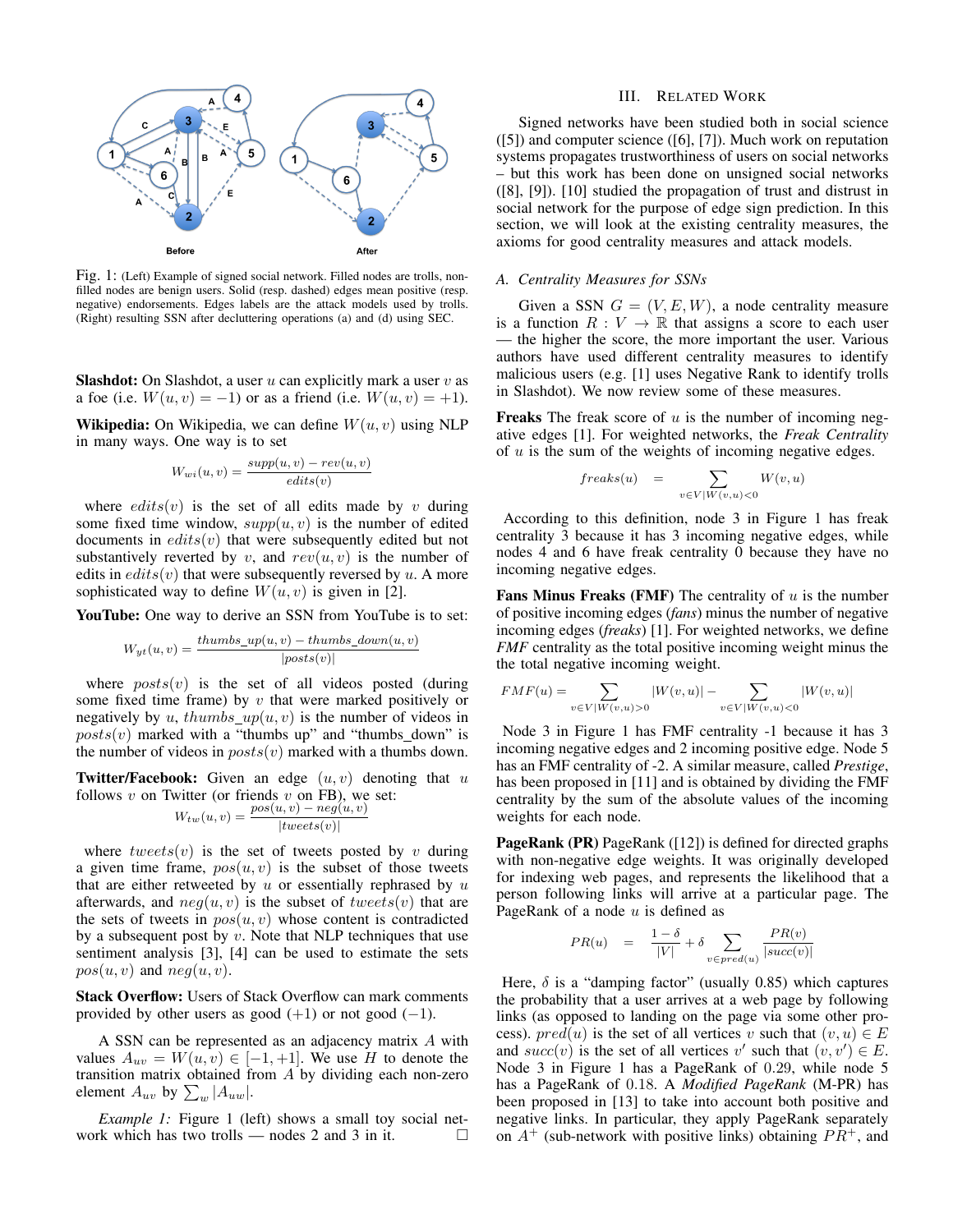on  $A^-$  (sub-network with negative links) obtaining  $PR^-$ . The final rank vector M-PR is computed as M-PR =  $PR^+ - PR^-$ . Nodes 3 and 5 in Figure 1 have M-PR scores of −0.09 and −0.41, respectively.

Signed Spectral Ranking (SSR) Signed Spectral Ranking (SSR) [1] improves upon PageRank by taking edge signs into account. It is computed by taking the dominant left eigenvector of the signed matrix

$$
G_S = \delta \cdot H_A + \frac{(1-\delta)}{|V|} \cdot J_{|V| \times |V|}
$$

Positive edges correspond to endorsements, while negative edges to criticisms. Node 3 in Figure 1 has an SSR of 0.74, while node 5 has an SSR of  $-0.50$ .

Negative Ranking (NR) An empirical evaluation of SSR and PR using Slashdot data was done in [1] who show that SSR and PR values were almost equivalent for benign users, but PR value for trolls was much more than their SSR value. They suggest a Negative Rank measure computed by subtracting PR from SSR, i.e.  $NR(u) = SSR(u) - \beta \cdot PR(u)$ , where  $\beta$ is a parameter determining the influence of PageRank on the ranking. As [1] obtained their best results when  $\beta = 1$ , we use  $\beta = 1$ . Node 3 in Figure 1 has a NR of 0.45, while node 5 has a NR of −0.68.

Signed Eigenvector Centrality (SEC) Eigenvector centrality (EC) was proposed by Bonacich [14] for networks with nonnegative edge weights given by the dominant eigenvector of the adjacency matrix. As eigenvectors can be computed for any matrix, [5] suggests that this measure can also be computed for (weighted) signed networks. Thus, the signed eigenvector centrality of a vertex  $v$  can be computed from the vector  $x$ that satisfies the equation  $Ax = \lambda x$ , where  $\lambda$  is the greatest eigenvalue. According to this definition, node 3 in Figure 1 has SEC of 0.68, while node 5 has an SEC of −0.55.

Modified HITS (M-HITS) The HITS link analysis algorithm to rate Web pages [15] has been adapted for SSNs in [13] by iteratively computing the hub and authority scores separately on  $A^+$  and  $A^-$ , using the equations:

$$
\begin{cases} h^+(u) = \sum_{v \in succ^+(u)} a^+(v); \ a^+(u) = \sum_{v \in pred^+(u)} h^+(v) \\ h^-(u) = \sum_{v \in succ^-(u)} a^-(v); \ a^-(u) = \sum_{v \in pred^-(u)} h^-(v) \end{cases}
$$

and by assigning, after convergence, the score  $a(u) = a^+(u)$  $a^{-}(u)$  to each node u.  $pred^{+}(u)$  (resp.  $pred^{-}(u)$ ) denotes the set of nodes v in  $pred(u)$  s.t.  $W(v, u) > 0$  (resp.  $W(v, u) <$ 0). Similarly for  $succ^+(u)$  and  $succ^-(u)$ . For M-HITS, node 3 in Figure 1 has score of -0.92 and node 5 has score -9 $\times 10^{-9}$ .

**Bias and Deserve (BAD)** In [16], a node  $u$ 's bias (BIAS) reflects the expected weight of an outgoing connection, while its deserve (DES) reflects the expected weight of an incoming connection from an unbiased node. Similarly to HITS, BIAS and DES are iteratively computed as:

$$
\begin{cases} DES^{t+1}(u) = \frac{1}{|prec(u)|} \sum_{v \in prec(u)} [W(v, u)(1 - X^t(v, u))] \\ BIAS^{t+1}(u) = \frac{1}{2|succ(u)|} \sum_{v \in succ(u)} [W(u, v) - DES^t(v)] \end{cases}
$$

where  $X^t(v, u) = \max(0, BIAS^t(v)W(v, u))$ . Finally, the scores of the nodes in the SSN are taken as the vector DES. In Figure 1, nodes 3 and 5 have BAD scores -0.16 and -1.0 respectively.

*Example 2:* Consider the SSN in Figure 1 (left) — nodes 2 and 3 are trolls. The following table (left part) shows how nodes are ranked according to the centrality measures. Here, the row "Freaks" should be read as: In the original network, the Freak centrality of node 3 is lowest, followed by 5, followed by 1 and 2 (with same freaks centrality) and 4,6 (with same freaks centrality). The rest of this row can be read similarly for the decluttered network (discussed later).

| Measure       |   |        |                | Original network |                      | Decluttering with $\{a,b,d\}$ |   |                |                |       |       |                |
|---------------|---|--------|----------------|------------------|----------------------|-------------------------------|---|----------------|----------------|-------|-------|----------------|
|               |   | Lowest |                |                  | Highest              | Highest<br>Lowest             |   |                |                |       |       |                |
| Freaks        | 3 |        |                | 1,2              |                      | 4,6                           | 3 |                | 1,2            |       | 4,6   |                |
| FMF           | 5 | 3      |                |                  | $\overline{1,2,4,6}$ |                               | 5 | 3              |                | 2,4,6 |       |                |
| Prestige      | 5 | 3      |                | 1,2              | 4,6                  |                               | 5 | 3              | $\overline{2}$ |       | 1,4,6 |                |
| M-PR          | 5 | 3      | 4              | 6                |                      | 2                             | 5 | 3              | 4              | 6     |       | $\overline{2}$ |
| <b>SSR</b>    | 5 | 4      | 6              |                  | $\overline{c}$       | 3                             | 3 | $\overline{2}$ | 6              |       | 4     | 5              |
| <b>NR</b>     | 5 | 4      |                | 6                | $\overline{c}$       | 3                             | 3 | $\overline{2}$ | 6              |       | 4     | 5              |
| <b>SEC</b>    | 5 | 4      | 6              |                  |                      | 3                             | 3 | $\overline{2}$ | 6              |       | 4     | 5              |
| <b>M-HITS</b> | 3 | 5      | 6<br>4         |                  |                      | $\overline{c}$                |   | 5              | 4              | 6     |       | 1,2            |
| BAD           | 5 | 3      | $\overline{c}$ |                  |                      | 4,6                           | 5 | 3              | $\overline{c}$ | 4,6   |       |                |

If we take the two lowest (as there are two trolls) scored nodes to be trolls, then Freaks, FMF, M-PR, Prestige and BAD identify one troll (node 3) correctly and incorrectly identify node 5, among the lowest two nodes. □

It is easy to construct cases where Freak Centrality cannot identify a node as a troll. For instance, consider a network with 1000 nodes including a node A which has 995 positive incoming edges and 4 negative edges. All other nodes have 5 incoming positive edges and either 0 or 1 incoming negative edges. Clearly, A would be designated as having the highest freaks centrality — but it is not likely to be a troll because the 995 positive incoming edges far outweigh the 4 negative incoming edges.

# *B. Requirements of a good scoring measure*

[5] proposes a set of axioms for SSNs that a good measure of centrality in SSNs must satisfy under the assumption that a set of nodes is benign (and the others are malicious).<sup>1</sup>

Axiom 1: *A positive edge from a benign node to a node* v *should increase* v*'s centrality.* Intuitively, a positive edge from a benign node to another node means that the benign node also thinks the other node is benign — otherwise there is no reason for the benign node to implicitly endorse the other node.

Axiom 2: *A negative edge from a benign node to a node* v *should decrease* v*'s centrality.* As in the previous axiom, benign nodes have an incentive to identify malicious nodes in order to preserve the integrity of the social network as a whole. As a consequence, when a benign node says a node is malicious, there is some chance that it actually is malicious.

Axiom 3: *A positive edge from a malicious node to a node* v *should decrease* v*'s centrality.* The rationale behind this axiom is that malicious nodes have a strong incentive to endorse other malicious nodes so that an "army" of malicious nodes can collectively perform some task(s).

Axiom 4: *A negative edge from a malicious node to a node* v *should increase* v*'s centrality.* As in the previous case, malicious nodes have an incentive to downgrade the centrality

 $1$ Our TIA algorithm will make such assignments initially and then iteratively modify these assignments in each iteration of a loop.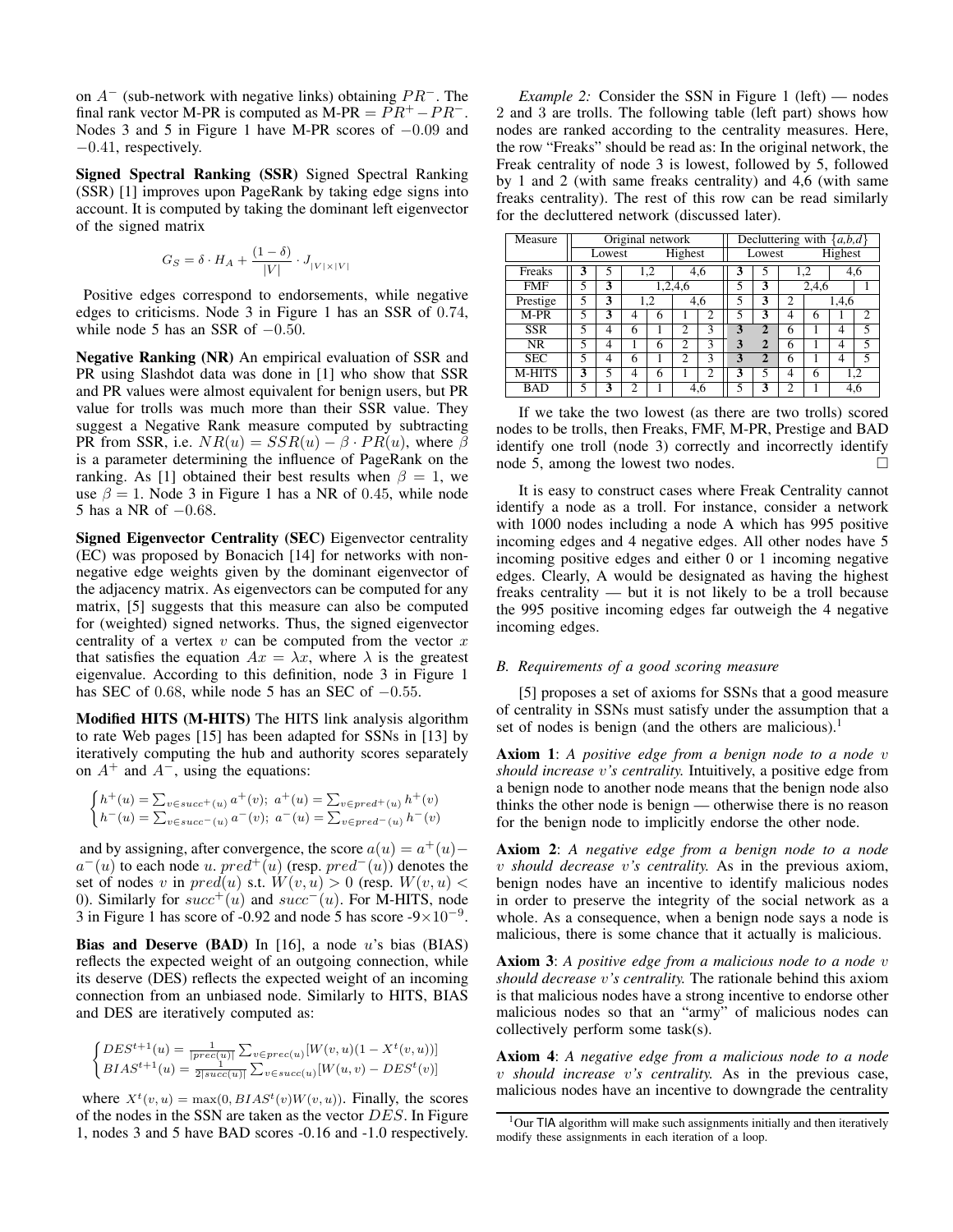| Ranking                | Axiom 1   | Axiom 2  | Axiom 3        | Axiom 4   |
|------------------------|-----------|----------|----------------|-----------|
| Freaks                 | No.       | Yes      | N <sub>0</sub> | No        |
| <b>FMF</b>             | Yes       | Yes      | No             | No        |
| Prestige               | Yes       | Yes      | N <sub>0</sub> | No        |
| <b>PR</b>              | Yes       | No       | No             | Yes       |
| M-PR                   | Yes       | Yes      | N <sub>0</sub> | No        |
| <b>SSR</b>             | Cond-Yes  | Cond-Yes | Cond-Yes       | Cond-Yes  |
| $\overline{\text{NR}}$ | Can't Say | Cond-Yes | Cond-Yes       | Can't Say |
| <b>SEC</b>             | Cond-Yes  | Cond-Yes | Cond-Yes       | Cond-Yes  |
| M-HITS                 | Yes       | Yes      | No             | No        |
| <b>BAD</b>             | Yes       | Yes      | No             | No        |

TABLE I: Table showing which axioms are satisfied by the centrality measures. Yes, No and Cond-yes mean that the axioms are satisfied, not satisfied and conditionally satisfied, respectively. Can't say means that nothing can be said in particular.

of benign nodes so that, in comparison, other malicious nodes get a high score. As a consequence, when a node is disliked by a malicious node, it probably means that the malicious node is trying to "bad mouth" a benign node.

Table I shows which centrality measures satisfy these axioms (in one iteration of computing the measure). A *Cond-Yes* means that under some reasonable conditions, the centrality measure satisfies the axiom in question. For instance, Freaks and FMF centrality measures do not distinguish between the origin of an edge and hence they do not satisfy some axioms — in both cases, each negative incoming edge decreases the centrality of a vertex irrespective of the origin of the edge (same thing happens with Prestige, M-PR, M-HITS and BAD). PageRank does not take the sign of an edge into account and so a negative incoming edge may increase a user's centrality. Signed Spectral Rank and Signed Eigenvector Centrality both satisfy all the four axioms as long as they assign positive and negative centrality scores to benign and malicious users, respectively. If this condition is not satisfied, then these measures violate the axioms. These two centrality measures take into consideration the centrality value of the edge generator and the sign of the edge. As Negative Rank depends on the relative increase in the values of PR and SSR, there can be some indecisive cases. Consider Axiom 1 – if the conditions stated above hold, then both Page Rank and Signed Spectral Rank would increase. The decision for Negative Rank depends on the relative increase in the centrality values and therefore, nothing can be said in general. Similarly for Axiom 4.

#### *C. Attack Models*

In the real world, benign users can be tricked into endorsing malicious users (via positive outgoing edges). For example, benign users may endorse someone because they were endorsed by that user, not necessarily because they like that user. Malicious users may endorse a benign user (i.e. have positive edges to benign users) in the hope that the benign user reciprocates, which would increase their centrality. In such cases, past methods to identify malicious nodes in SSNs can lead to error as shown in Example 2 and the following discussion. Specific attacks described in [17] include:

*(A) Individual malicious peers.* Malicious users always present bad behavior, and hence receive negative links from good users. These are relatively stupid malicious users who should not be difficult to detect, say by using Freaks centrality.

| <b>Measures</b> | A        | B              | C              | D              | E         |
|-----------------|----------|----------------|----------------|----------------|-----------|
| Freaks          | Yes      | No             | No             | No             | No        |
| <b>FMF</b>      | Yes      | No             | N <sub>0</sub> | N <sub>0</sub> | No        |
| Prestige        | Yes      | No             | No             | No             | No        |
| <b>PR</b>       | No       | No             | N <sub>0</sub> | No             | Yes       |
| M-PR            | Yes      | No             | N <sub>0</sub> | No             | No        |
| <b>SSR</b>      | Cond-Yes | Cond-Yes       | Cond-No        | Cond-No        | Cond-Yes  |
| <b>NR</b>       | Cond-Yes | Cond-Yes       | $Cond-No$      | $Cond-No$      | Can't say |
| <b>SEC</b>      | Cond-Yes | Cond-Yes       | Cond-No        | Cond-No        | Cond-Yes  |
| M-HITS          | Yes      | N <sub>0</sub> | N <sub>0</sub> | No             | No        |
| <b>BAD</b>      | Yes      | No             | No             | No             | No        |

TABLE II: Table showing which centrality measure successfully prevents malicious users from using the attack models *A-E*. Yes and Cond-Yes means the attack is always and conditionally prevented, respectively, while No and Cond-No mean the opposite. Can't say means nothing can be said in general.

*(B) Malicious collectives.* Malicious users endorse other malicious users. In this case, a malicious user's score may increase due to the presence of a bunch of positive incoming links.

*(C) Camouflage behind good transactions.* Malicious users can cheat some benign users to vote positively for them. This happens, for instance, when malicious users endorse a benign user who, out of courtesy, endorses them back.

*(D) Malicious spies.* There are two kinds of malicious users: some of them act as in threat models B and C, while the others (called *spies*) make benign users to vote positively for them, and assign positive value only to bad nodes.

*(E) Camouflage behind judgements.* The strategy in this case is to assign negative value to good users. Then, this can cause the decrease of rank for good peers, and, consequently, the increase of malicious user's rank.

A good scoring measure should robustly counter all these 5 attack models. Countering an attack model means preventing increase in a malicious user's centrality and decrease in a benign user's centrality. This way malicious nodes following these attack models would not be able to "game the system" and their scores would still be low. Figure 1 (left) shows how trolls in our toy example use the attack models (edge labels show the attack model used).

Table II depicts which centrality measures are resilient to which attacks. A Yes means the measure is able to counter the attack model. Since Freaks and FMF do not take the score of the origin of an edge into account, they both only disable attack model A (so is the case with Prestige, M-PR, M-HITS and BAD). PageRank ignores the sign of the edge, so it only counters attack model E as the centrality of a benign user would increase even when there are incoming negative edges. Signed Spectral Rank and Signed Eigenvector Centrality conditionally deflect ("Cond-Yes") attack models A, B, and E. The condition is that the centrality measure should assign a positive centrality score to benign users and a negative centrality score to malicious users. If the condition is satisfied, then the attack model is countered, otherwise it could be successful. For instance, if the centrality measure assigns a negative score to a malicious user, then malicious users using attack model B would fail as it would increase the centrality of a positive edge recipient. "Cond-No" means a conditional No. If the above condition is satisfied, then the attack model is successful, otherwise the attack model may fail. For instance, if the condition is satisfied and the centrality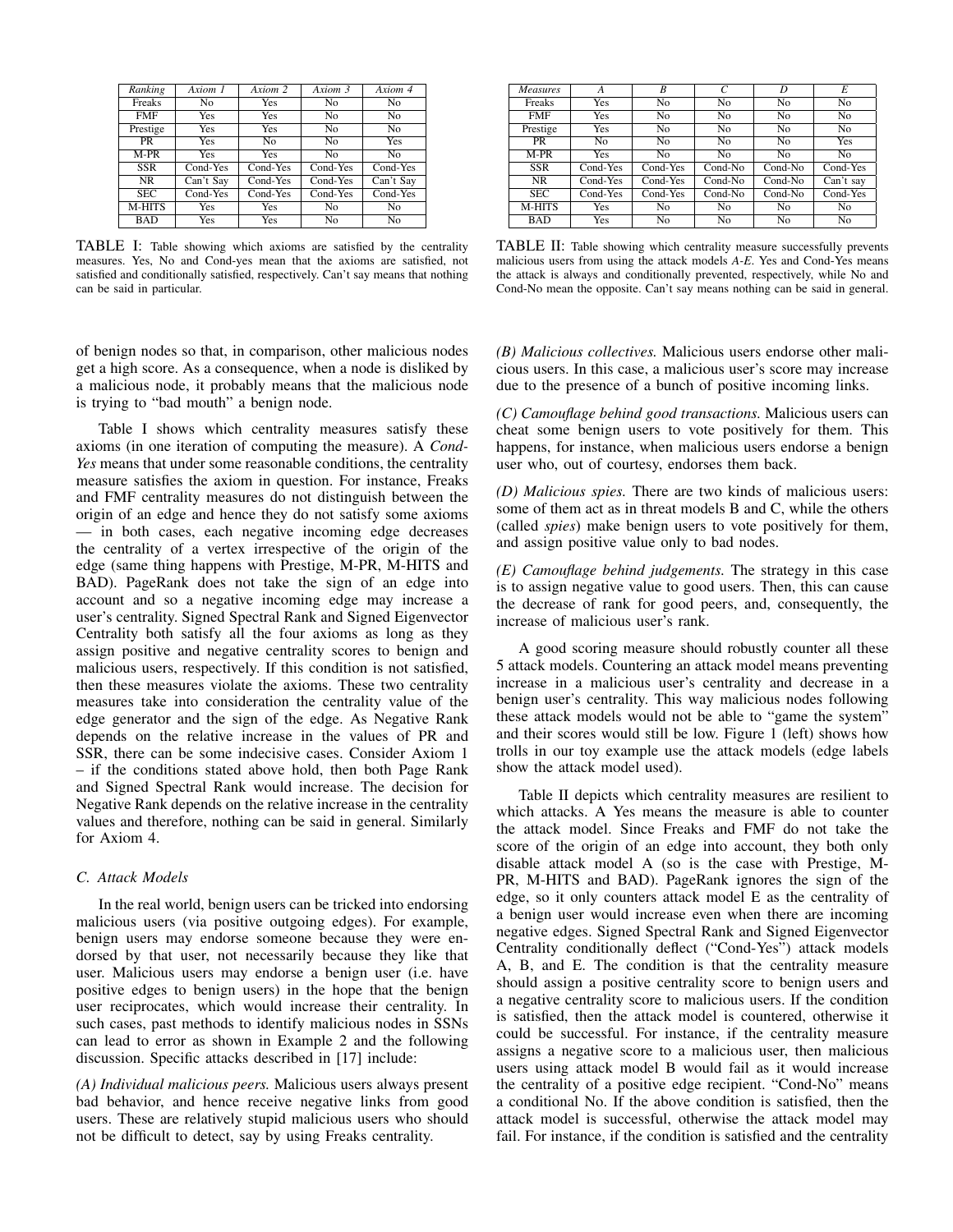measure assigns a positive score to a benign user, then the centrality of malicious users following attack model C would increase and the attack would succeed. Negative Rank deflects an the attack model only if the edge increases the PageRank of the user and decreases her Signed Spectral Rank. If both increase or decrease, then nothing can be said in general.

As no centrality measure successfully handles all the attack models described above, there is a critical need for a mechanism to prevent malicious users from increasing either their centrality or another malicious user's centrality and prevent the decrease of benign users' centrality.

## IV. DECLUTTERING OPERATIONS

In order to handle the five attack models described above, we present 5 graph decluttering operations that help reduce the impact of such attacks. Our TIA algorithm (presented after the five operations) iteratively uses the score provided by a centrality measure to identify both benign and malicious users, and removes some edges between benign users, so that, at the end of the process, user scores enable us to better recognize malicious users. Given a centrality measure  $\mathcal C$  and a threshold value  $\tau$ , benign users are those nodes v in V s.t.  $\mathcal{C}(v) \geq \tau$ — everyone else is considered to be malicious. TIA takes as input, any centrality measure for SSNs, a corresponding  $\tau$ , as well as any set of decluttering operations.

Let  $V$  be a set of nodes. We use  $G$  to denote the set of all possible SSNs  $G = (V, E, W)$  over V. A decluttering operation is defined as follows.

*Definition 1 (Decluttering Operation):* A *decluttering operation* is an associative function  $\rho : \mathcal{G} \to \mathcal{G}$  that transforms graphs into graphs such that for all  $G = (V, E, W)$ , if  $\rho(\tilde{G}) = G' = (V', E', W')$ , then  $V = V', E' \subseteq E$ , and for all  $e' \in E'$ ,  $\hat{W}'(e') = W(e')$ .

Two decluttering operations  $\rho_1, \rho_2$  can be composed.  $\rho_2 \circ \rho_1(G)$ is defined as  $\rho_2(\rho_1(G))$ . We consider the following decluttering operations (see also Figure 2).

*DOP(a): Remove all positive pairs of edges between benign nodes.* Suppose u, v are both benign and endorse each other. In this case, we do not know whether they are really endorsing each other or whether one is blindly reciprocating endorsements. For instance, if  $u$  added  $v$  as a friend in Slashdot,  $v$  might reciprocate even if he has never read  $v$ 's posts. Moreover, removing positive pairs of edges between benign nodes helps to potentially alleviate the effects of attacks B,C, and D as it also removes positive loops between pairs of malicious nodes that may have initially been misclassified as being benign, thus reducing the scores of these malicious nodes. Consider a pair of malicious users who are mistakingly classified as benign nodes and both follow attack model B. On Slashdot, this means both add each other as friends. Removing the positive edge pair between them would prevent further increase in their centrality scores. Now, consider a single malicious user following attack model C. On Slashdot, one way to trick a non-malicious user into adding a troll as a friend is to add her as a friend first, which would prompt her to add the troll as a friend too. This would create a positive edge pair between them. By removing these edges, attack model C is countered. Since attack model D is a combination of models



Fig. 2: Decluttering operations in TIA. All nodes are marked benign. Bold (dashed) edges denote a positive (negative) relationship.

B and C, and both are countered by this operation, so is model D.

*DOP(b): Remove all negative pairs of edges between benign nodes.* The removal of a negative pair of edges between two benign nodes is motivated by the fact that it might not actually mean that a user hates the other user's content. In Slashdot, a user  $u$  might add  $v$  as a foe just because  $v$  adds  $u$  as a foe. Removing negative edge pairs also counters attack models A and E. If a malicious user is mistakenly scored as a benign and she follows attack models A and E (a negative edge pair between her and the actual benign node), then removing this edge pair prevents a decrease in centrality of the benign user, and hence prevents increase of the malicious user's score.

*DOP(c): Remove all pairs of edges between benign nodes where one edge is positive and the other is negative.* The modifications related to positive-negative edge pair counters attack models C and E. Consider a malicious user, who is misidentified as a benign user, and having a negative edge to a benign user (model E) and the benign user has a positive edge to the malicious user (model C). Removing the positive edge counters attack model C, removing the negative edge counters attack model E and removing both the edges counters both the attack models in this case.

*DOP(d): In a positive/negative pair between two benign nodes, remove the negative edge.* Similar to the previous case.

*DOP(e): In a positive/negative pair between two benign nodes, remove the positive edge.* Similar rationale as for (c) above.

*Example 3:* Consider the SSN in Figure 1 (left) with SEC as centrality measure and  $\tau = 0$ . The SEC scores are as follows:

|  | v | vu<br>ີ | v<br>.<br>ີ |  |
|--|---|---------|-------------|--|

Nodes 1, 2, 3, and 6 can be marked "benign" according to SEC, as they have a score greater than  $\tau$ . If we consider decluttering operations (a) and (d), we can remove the pair of positive edges between nodes 1-3 and 2-3, and the negative edge from 6 to 1. The resulting simplified network is shown in Figure 1 (right). Observe that the negative edge pair between nodes 3-5 is not removed because node 5 has score less than  $\tau$ .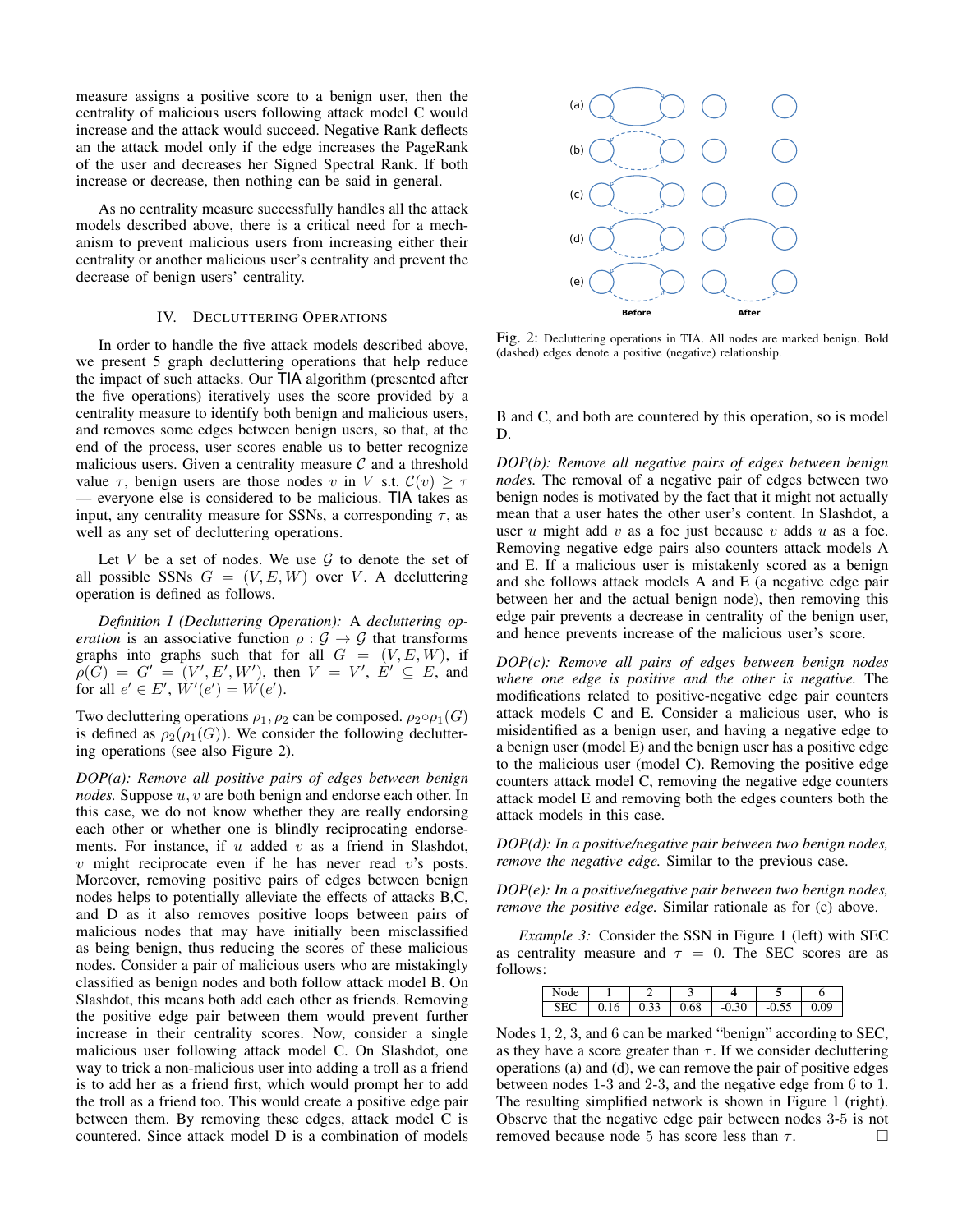```
1: Algorithm TIA
 2: Input: SSN G = (V, E, W), centrality measure C, a set S =\{\rho_1, \ldots, \rho_m\} of decluttering operations, a threshold \tau3: Output: A score for nodes in V
 4: do 5:5: G' = G<br>6: C \leftarrow \text{col}6: C \leftarrow \text{compute } C \text{ centrality of nodes in } V \text{ in graph } G<br>7: \text{Benian} = \{v \in V \mid \text{centrality}(C, v) \geq \tau\}.Benign = \{v \in V \mid centrality(C, v) \geq \tau\};8: Malicious = V - Benign<br>9: G = 0 = 0:000 G'/N9: G = \rho_m \circ \cdots \circ \rho_1(G') % declutter graph
10: while (G \neq G')11: Return C
```
Fig. 3: Troll Identification Algorithm (TIA).

In most online social networks, the number of malicious users is a small percentage of the total number of users. Hence, the number of interactions involving malicious users is much smaller than the number of interactions involving benign users. The removal of edges proposed in *DOPs* (a)- (e) reduces the effect benign users have on the network and magnify the actions of malicious users by removing the clutter of benign-benign user interactions. Our decluttering operations also counter attack models (A)-(E). For instance, consider the situation in Example 3: due to the decluttering operations we counter attack the attack model B used by node 2 and attack models B and C (resulting in the attack model D) followed by node 3.

## V. TIA ALGORITHM

In this section, we present the TIA algorithm (see pseudocode in Figure 3). The algorithm takes as input, a signed social network  $G = (V, E, W)$ , together with any centrality measure  $C$  that applies to SSNs, as well as a centrality threshold  $\tau$ , and a set of decluttering operations selected from our 5 decluttering operations presented above. TIA operates iteratively and proceeds as follows.

• In the first iteration, it uses the original network to compute the centrality of all nodes in  $V$  using the given centrality measure. Any node whose centrality is above the threshold  $\tau$  is considered benign – all other nodes are considered malicious. It uses this initial labeling of nodes (which could be wrong) to declutter the graph using the selected decluttering operations. These operations transform the graph into a simpler graph.

• In the next iteration, we recompute the set of benign and malignant nodes using the decluttered graph and  $\tau$ . The updated set of benign and malignant nodes are used in conjunction with the decluttering operations to generate an even more simplified graph. This graph is the input to the next iteration.

• All iterations follow the same pattern as above — the iterations terminate when the decluttering in Step 9 of the algorithm leads to no change.

*Example 4:* Consider the toy SSN of Figure 1 (left). Suppose we run the TIA algorithm with NR, decluttering operations  $S = \{a, b, d\}$ , and a threshold  $\tau = 0$ . In the first iteration, shown in Figure 4(a), NR is computed on the original network, and nodes 2 and 3 are identified as benign users. So, the positive edge pair between these two nodes is removed resulting in the network shown in Figure 4(b). At this point, NR is computed again over this network and it identifies nodes 1, 3, and 6 as benign users. So, it removes the positive edge pair between nodes 1 and 3 and the negative edge from 6 to 1. This gives the network shown in Figure 4(c). Nodes 1, 4, 5 and 6 are now marked as benign users by NR. Since no more decluttering operations can be further applied, the algorithm stops. At the end nodes 2 and 3 are correctly identified as trolls. In this process the same attack models that were counteracted in Example 3 are counteracted as well.

The table in Example 2 (right) shows the node rankings obtained by using TIA algorithm with the centrality measures considered in this paper and the set of decluttering operations  $S = \{a, b, d\}$ . Because the graph has been decluttered, SEC, SSR and NR are able to correctly identify both nodes 2 and 3 as trolls — something they could not do before (compare with the table in Example 2 left).

We note that  $TIA$  terminates in at most  $|E|$  iterations.

## VI. SLASHDOT ZOO DATASET DESCRIPTION

We tested our algorithm on a Slashdot Zoo data set.<sup>2</sup> This dataset is maintained by the authors of [1] and contains about 71.5K nodes and 490K edges — about 24% of the edges are negative. 96 nodes are marked as trolls by "No More Trolls" (an administrative Slashdot account). We treat these 96 trolls as the ground truth. This is the same setting followed by [1].

We evaluated  $TIA$ 's performance in conjunction with various centrality measures and with various sets of decluttering operations. For each experimental setting, we also created various subsets of the entire Slashdot Zoo network. The subsets were created by randomly removing 5%, 10%, 15%, 20% and 25% of the nodes and their corresponding edges from the entire network. For each setting, we randomly generated 50 subgraphs of the Slashdot Zoo dataset by removing the appropriate percentage of edges from the network.

## VII. EXPERIMENTS

We implemented TIA algorithm as well as all centrality measures and decluttering operations in this paper in about 1000 lines of Java code and ran them on a Intel Xeon @ 2.3 GHz, 24GB RAM Linux machine. We computed the score given by each centrality measure without any decluttering operations and with all possible subsets of decluttering operations (note that *DOPs* d and e together make *DOP* c, so there are 15 subsets). We use average precision and mean average precision for comparison [18] from IR (where they are used to measure goodness of document search algorithms). For systems that return a ranked sequence of documents, the measure considers the order in which the retrieved documents are presented. We use the same measure to compare the user scoring methods. Since our aim is to find malicious users, malicious and benign users are the analog of relevant and non-relevant documents, respectively.The average precision is defined as:

$$
AveP = \frac{\sum_{k=1}^{n} (P(k) \times Mal(k))}{\text{Number Of T rolls}}
$$

Here,  $P(k)$  is the precision at cut-off  $k$  (i.e. users ranked in the top k for being malicious) and  $Mal(k)$  is 1 if the  $k<sup>th</sup>$  user is malicious, and 0 otherwise.  $n$  is the total number of users.

<sup>2</sup>http://konect.uni-koblenz.de/networks/slashdot-zoo. Note that this is not the same Slashdot network used in [1], as that is not available.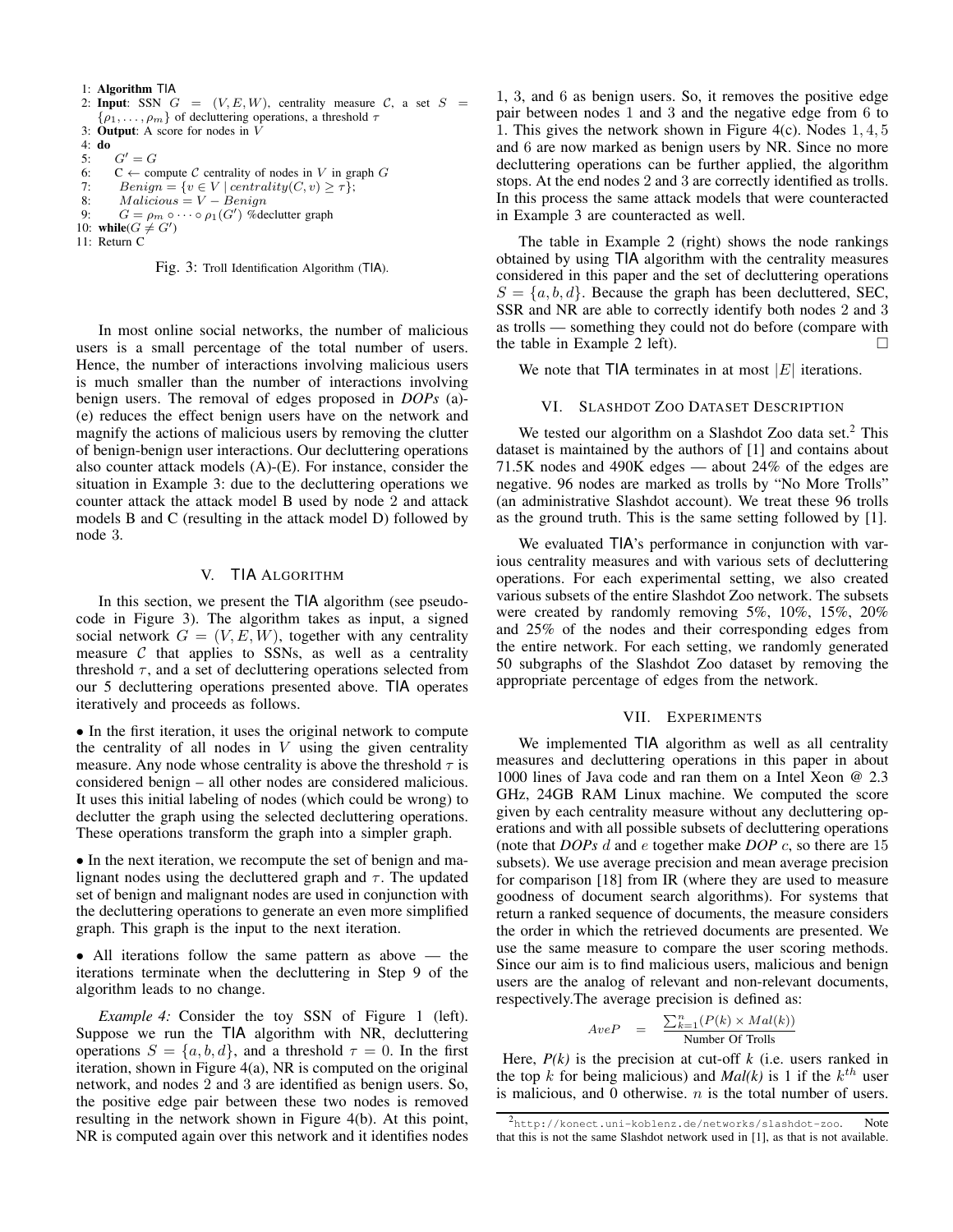

Fig. 4: TIA algorithm iterations by using Negative Rank.

For the experiments on the subset networks, we find the mean of the AveP values of the 50 individual sub-networks and this is reported as the Mean Average Precision (MAP).

In freaks centrality, we took the mean of the maximum and minimum value of the centrality in each round as the threshold  $\tau$  for computing the sets *Malicioius* and *Benign* in Steps 7 and 8 of the TIA algorithm. For others, zero is the threshold. We don't include PageRank as it is not intended to identify malicious users.

Tables III and IV show the average precision and the running time (in seconds), respectively, of the TIA algorithm using various subsets of decluttering operations and different SSN centrality measures applied to the Slashdot Zoo data set. In these tables, the *None* column shows results when only the centrality measure is used with no decluttering. For some sets of decluttering operations, Signed Spectral Rank does not converge in over 100,000 iterations - due to this, Negative Rank is also not found. Cells with - depict this.

Table V shows the number of trolls found among the lowest ranked 96 users by the TIA algorithm using various subsets of decluttering operations and different SSN centrality measures. Table VI shows the Mean Average Precision and the running time of the nine centrality measures and TIA algorithm using SEC with the top 2 settings that gave the best result on the original network, averaged over the 50 versions each for 95%, 90%, 85%, 80% and 75% randomly selected nodes from the Slashdot network.

*Best Settings.* The best results are obtained when TIA algorithm uses the Signed Eigenvector Centrality with decluttering operations *a* and *e*. In this setting, we retrieve more than twice as many trolls as Negative Rank does in the bottom 96 ranked users. The running time of this algorithm is less than 2 minutes, which is quite reasonable – and more than 27 times faster on the original network and 35-50 times faster on the subnetworks as compared to using the best centrality measure (Negative Rank) in [1].

## VIII. CONCLUSION

The problem of detecting trolls in online environments like Slashdot and other signed social networks is increasingly important as open source, collaboratively edited information becomes used more widely. Ensuring the integrity of this information is important for users while posing a technical challenge as many entities have strong incentives to compromise the accuracy of such information.

In this paper, we have shown that we can significantly improve on past works in the detection of trolls on Slashdot Zoo using a suite of decluttering operations that simplify a signed social network by removing confusing or irrelevant edges from the network. We proposed the TIA algorithm that takes any centrality measure and any set of decluttering operations as input parameters, and uses them to iteratively identify the trolls in the social network. Using the standard Average Precision measure to capture accuracy of our TIA algorithm, we show that TIA using Signed Eigenvector Centrality and decluttering operations *a* and *e* gives us the best result of 51.04%, significantly exceeding the 15.07% when no decluttering operations are performed. Compared to the best existing results on troll detection in Slashdot [3], our algorithm runs 27 times faster on the original network and 35-50 times faster on the sub-networks. Moreover it is able to retrieve about twice as many trolls with a Mean Average Precision which is more than three times as good as [1]. *The final message is simple: decluttering SSNs helps expose a clearer picture to our TIA algorithm which enables it to achieve much higher precision as well as identify far more trolls — all while running faster.*

There is much future work to be done. In this paper, we have not combined the power of natural language processing methods and network analysis methods to find trolls. Clearly, looking at the content of posts on Twitter or Facebook would help find troll like individuals in Facebook or Twitter – on Wikipedia, finding vandals involves NLP as we need to understand the relationship between changes made by a user and the previous content in order to check whether the edits reverted or contradicted what had previously been said.

Acknowledgements. This work was supported by US Army Research Office grant W911NF0910206.

## **REFERENCES**

- [1] J. Kunegis, A. Lommatzsch, and C. Bauckhage, "The slashdot zoo: mining a social network with negative edges," in *WWW*, 2009, pp. 741– 750.
- [2] S. Maniu, B. Cautis, and T. Abdessalem, "Building a signed network from interactions in wikipedia," in *DBSocial*, 2011, pp. 19–24.
- [3] E. Kouloumpis, T. Wilson, and J. Moore, "Twitter sentiment analysis: The good the bad and the omg!" in *ICWSM*, 2011.